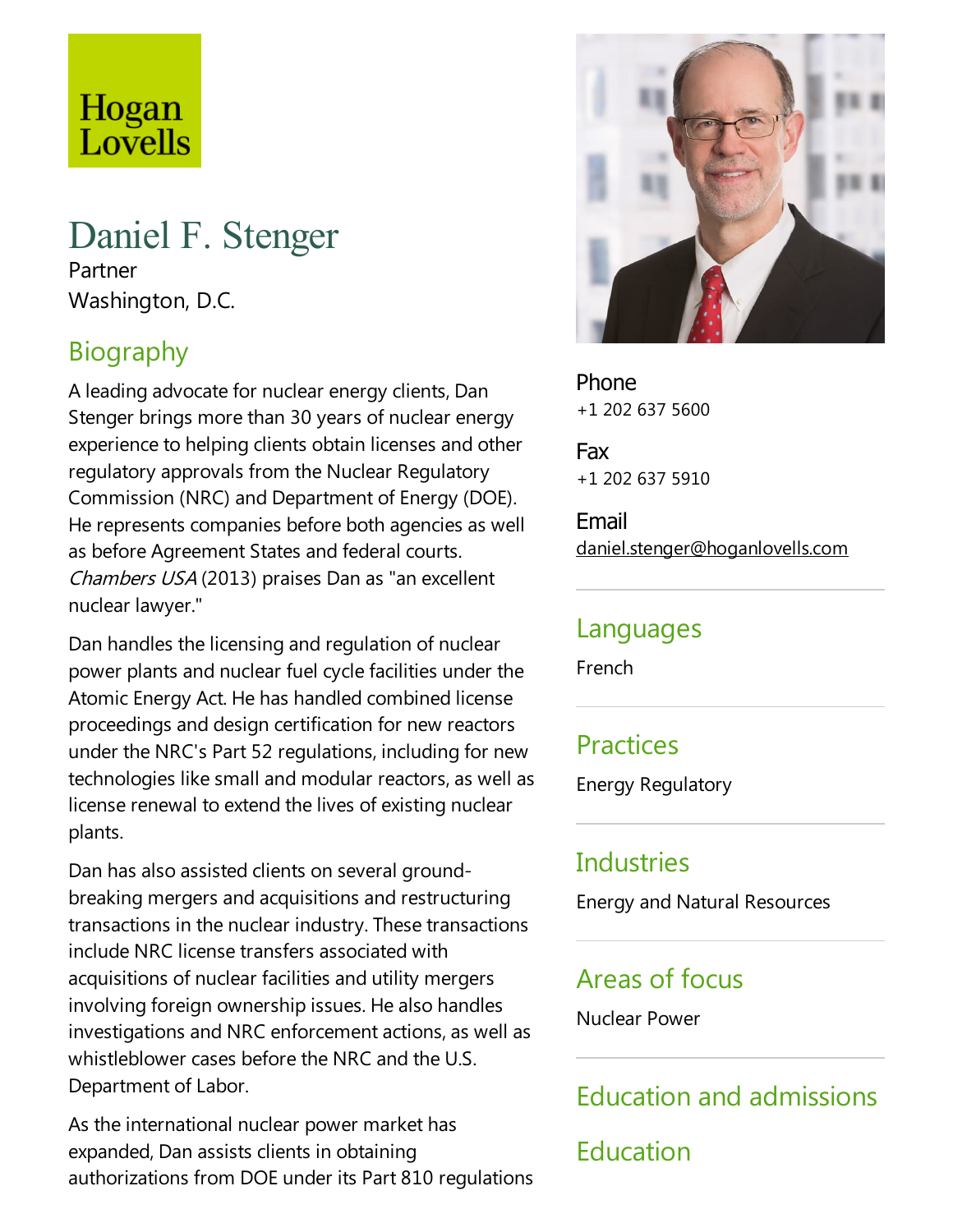on nuclear export controls. He also advises clients on nuclear liability and insurance issues under the Price-Anderson Act and international conventions.

Dan litigates in federal court on nuclear matters, including judicial review of NRC and other agency action in the U.S. Courts of Appeals.

## Representative experience

Represent Louisiana Energy Services dba Urenco USA in connection with its uranium enrichment plant in New Mexico.

Represented Constellation Energy in obtaining NRC approval for its joint venture with the French utility EDF, a transaction valued at US\$4.5bn.

Represent Toshiba America Nuclear Energy in connection with NRC matters.

Represented Constellation Energy in obtaining NRC regulatory approval for its merger with Exelon Corporation.

## Awards and rankings

- **Energy: Nuclear (Regulatory & Litigation)** (Nationwide), Chambers USA, 2009-2021
- **Energy: Nuclear (Regulatory & Litigation) (USA),** Chambers Global, 2010-2020
- **Energy Regulatory: Conventional Power, Legal 500** US, 2015-2018, 2020
- Litigation: Energy, Legal 500 US, 2010

## Latest thinking and events

- **Press Releases** 
	- $\blacksquare$  Hogan Lovells advises Daher on the signature of an agreement to sell its nuclear activities in Germany and North America to Orano
- **Hogan Lovells Publications** 
	- Innovations in U.S. nuclear decommissioning and waste storage and their potential application in Taiwan

J.D.,The George Washington University Law School, high honors, Order of the Coif, Trustee Scholar, 1980

B.S., Purdue University, magna cum laude, 1977

#### **Memberships**

Chairman, Nuclear Regulation Subcommittee, Energy Bar Association, 2008-2009, 2016-2017

Energy Law Advisory Board, George Washington University Law School

#### Bar admissions and qualifications

District of Columbia

## **Court admissions**

U.S. Court of Appeals, District of Columbia Circuit

U.S. Court of Appeals, Eleventh Circuit

U.S. Court of Appeals, Federal Circuit

U.S. Supreme Court